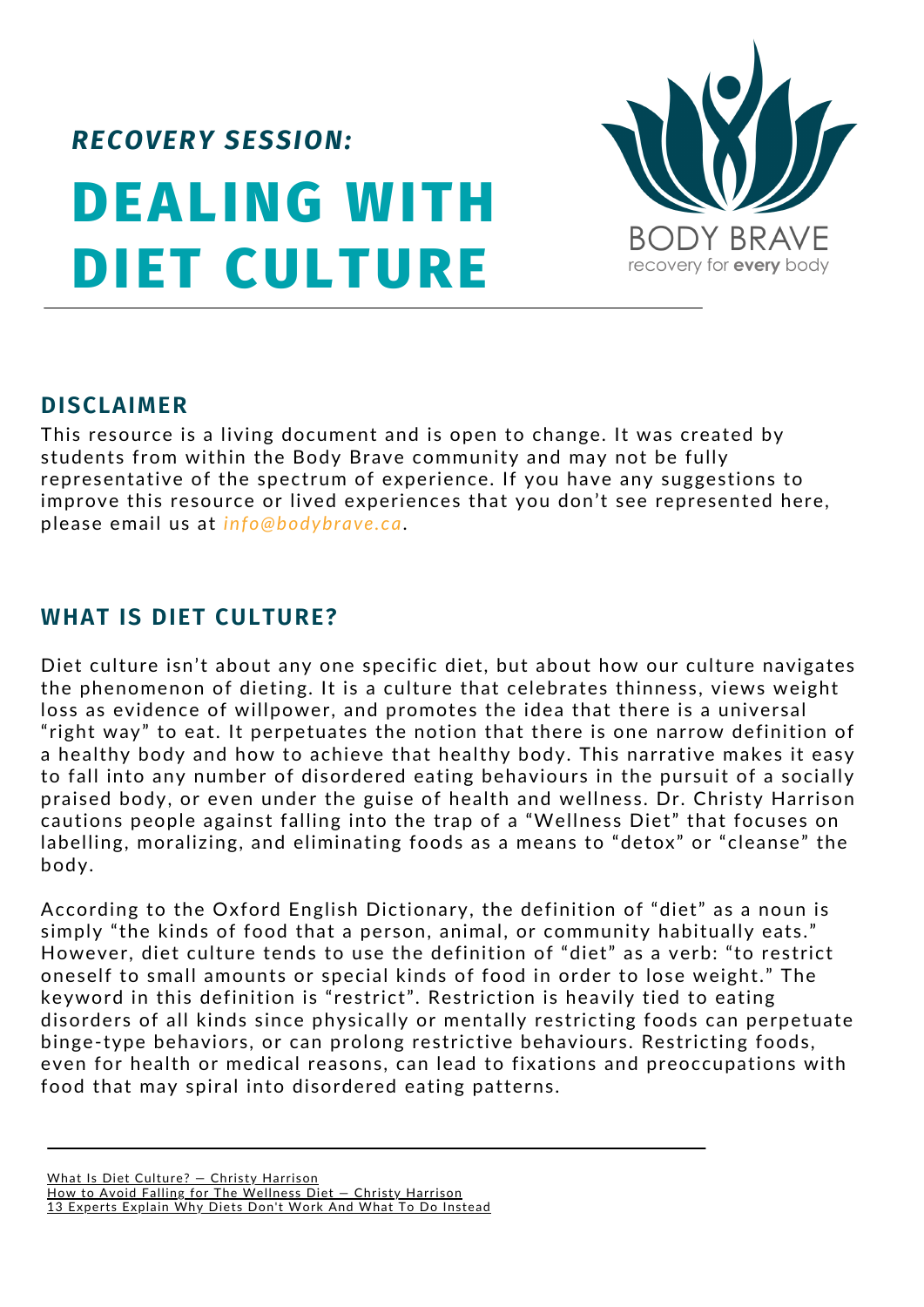



Diet cycling involves five stages: diet/restrict foods, deprive oneself of these foods, break diet/eat restricted foods, experience negative feelings, and become unhappy with body/weight. Let's explore this further.

- 1. Diet/Restrict Foods. The individual limits foods by amount or type of food, or restricts whole food groups. This may not apply to distinct medical accommodations (e.g., restricting gluten for someone with celiac disease, or managing carbs/sugars for a diabetic).
- 2. Deprivation. Food intake is restricted, which can lead to physical symptoms, such as an increased appetite, cravings for the restricted foods, or a slowed metabolism. It may also lead to mental and emotional symptoms, like irritability, deprivation, or fatigue.
- 3. Break diet rules and indulge in cravings. The body and mind can no longer resist the restricted foods, and gives in to cravings. This may lead to the individual overeating or experiencing a bingeing episode.
- 4. Experience negative thoughts/feelings. The individual may experience feelings of dejection, disappointment, guilt, and shame. They may attribute their indulging in cravings to not having enough willpower or feel like a "failure".
- 5. Become unhappy with physical appearance. This binge episode and overeating may result in a change in their body or weight. This, combined with the negative thoughts and feelings, can result in them trying to "get back on track" or "do better", restarting the dieting/restriction stage.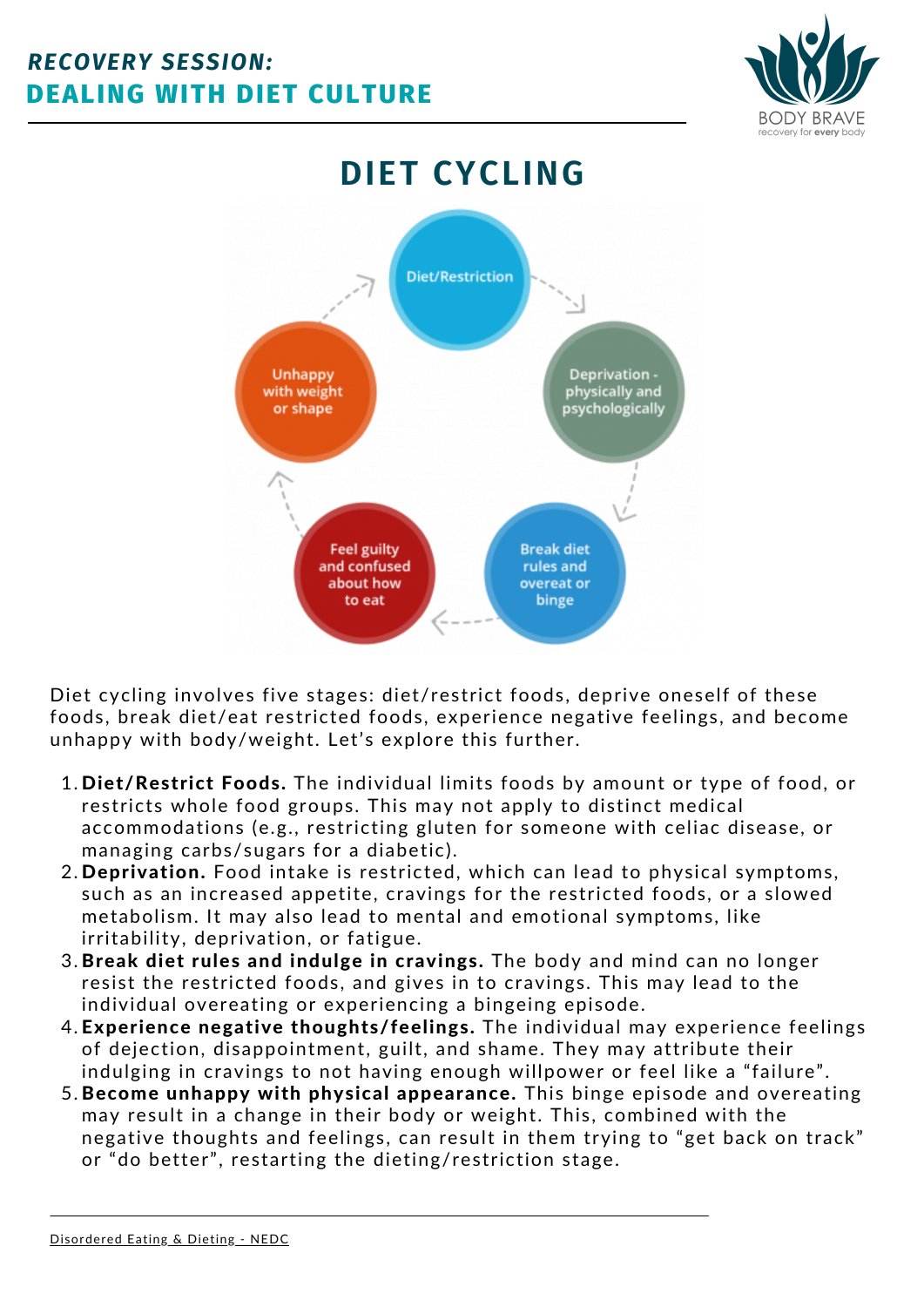

# **DIET CULTURE MYTHS**

Diet culture is based on lying to us about what our diets should look like, and has moved the goalposts again and again. This can cause us to doubt ourselves and our bodies. Let's dispel some myths about diets and diet culture!

# *Myth 1: Appearance is a good indicator of health, and being thin means you're healthy.*

You cannot make conclusions about anyone's health based on the way they look. Lifestyles that include "health-promoting behaviours", like meeting nutrient needs and moving your body, are encouraged for everyone, but health extends beyond diet or exercise - mental, emotional, and spiritual health are essential to the optimal functioning of our minds and bodies. People of all sizes can be healthy and unhealthy.

# *Myth 2: You need to follow specific diet "rules" to lose weight or be healthy.*

You may have heard that carbs will make you gain weight, and you should go keto instead. You also may have heard that a high-carb, low-fat, low-protein diet is the way humans were meant to eat. You may have heard about combining certain foods or eating only at certain times of day.

The reality is that they keep inventing new diets because none of them work long-term or are sustainable! Even if we all ate the same and moved the same, our bodies would all be different. Work with your health team and reflect on what makes your individual body feel good since this will likely be different from what works for your friend or that one "fitness coach" on Instagram.

### *Myth 3: There is no such thing as being "too healthy" and I should always strive to be as "healthy" as I possibly can.*

While it is lesser known, orthorexia is slowly gaining recognition as an eating disorder. This disorder involves obsession with healthy or "clean" eating, and preoccupation with trying to cleanse or detox the body with food or exercise. Mental health can be significantly impacted by typical practices associated with this disorder, like planning all activities around food or stressing over availability of approved foods.

Health is not something you owe to people, and you are worthy of love and respect regardless of "health".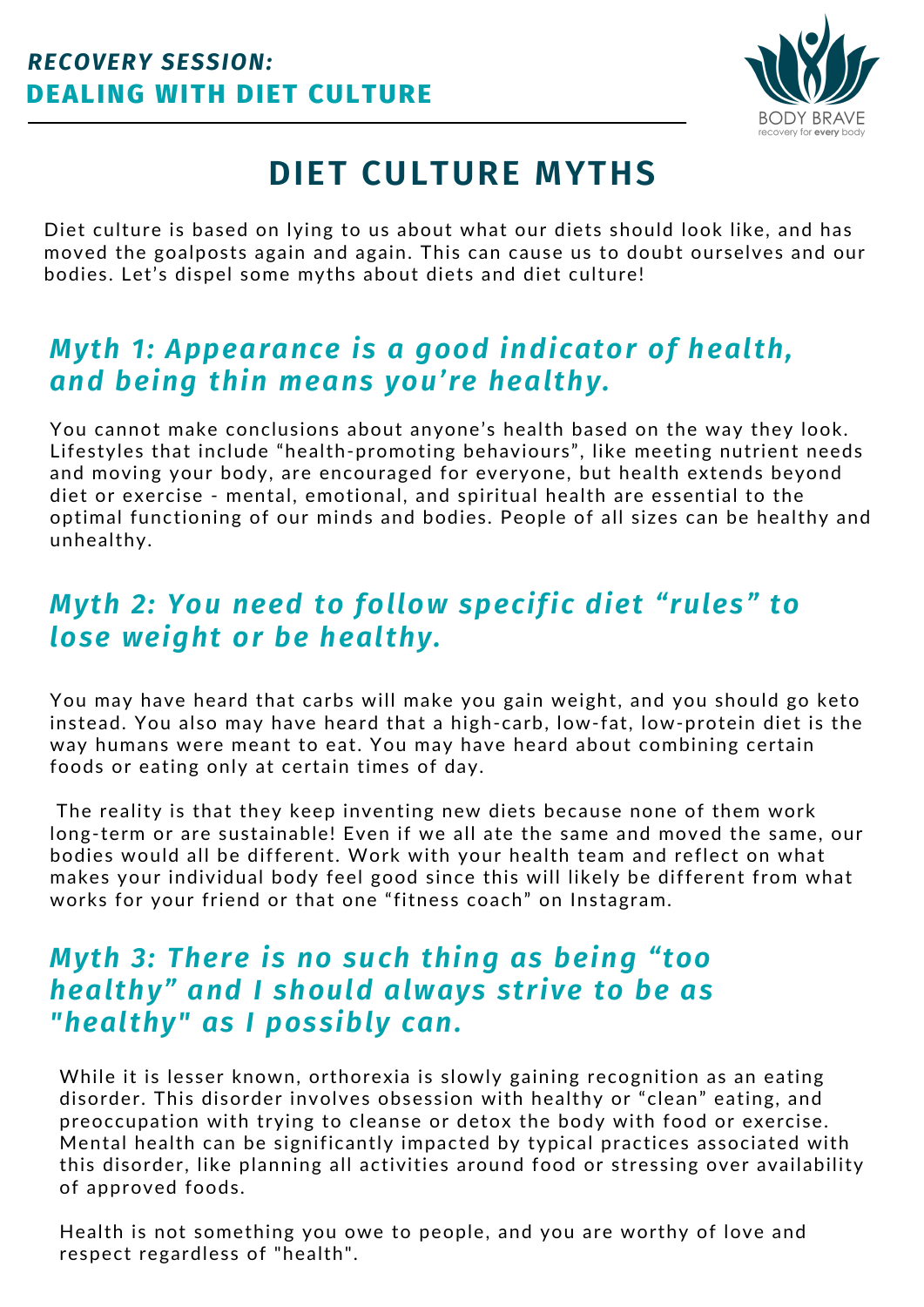### **DEALING WITH DIET CULTURE** *RECOVERY SESSION:*



### *Time to Reflect:*

*How has diet culture impacted your relationship with food and/or your body? What are some diet culture myths that you may have bought into before?*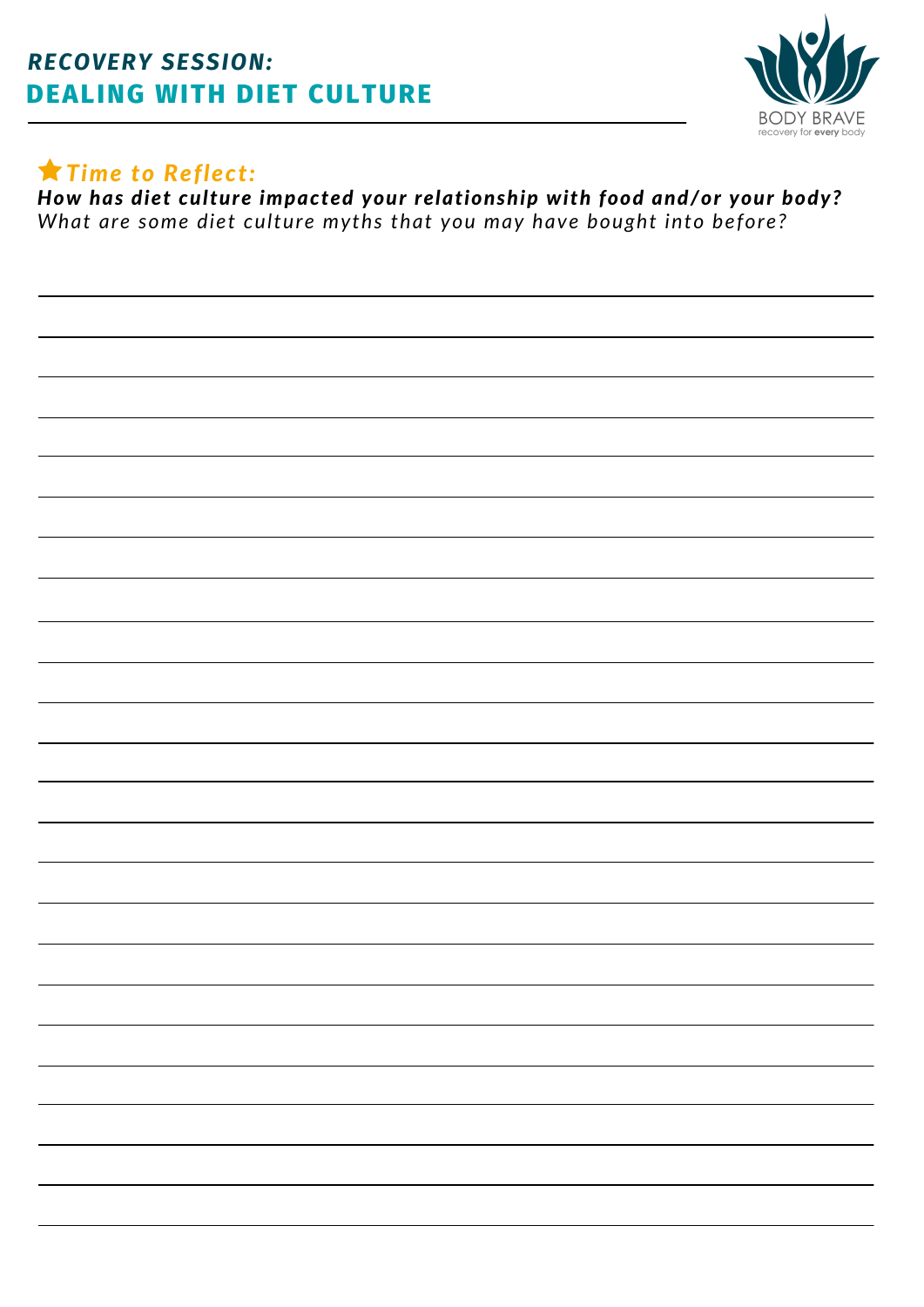

# **TIPS FOR AVOIDING DIET CULTURE**

It can be difficult to get out of a diet culture mindset when it's baked into our everyday lives through media consumption and our language. As tricky as it can be, there are some ways that you can remove aspects of diet culture from your life, and from your mindset.

#### Find ways to connect with people that don't surround food.

Food is such a central part of almost every single culture, and it can be easy to tie food to many life events - from celebrating to mourning - which can be difficult if food is triggering for you. Consider connecting with your loved ones over nonfood related activities.

Some examples are going for a walk/hike, playing board games or cards, doing a craft, going thrift shopping, reading together, or going on an adventure.

#### Change your language = change your mindset.

When you catch yourself using diet culture language, gently correct yourself to rewire your thinking on the subject. Try to avoid words that associate food with guilt or shame, using "fat" as a feeling, or commenting on yours or a loved one's physical appearance.

#### Educate your loved ones.

It is very possible that your loved ones are using triggering diet culture rhetoric without realizing it, and would change it if their eyes were opened to it. Consider gently sharing your knowledge of diet culture and its linkage to eating disorders, if you're comfortable.

These tips were primarily sourced from Diet Talk: How To Respond & What To Say, by Colleen [Christensen,](https://colleenchristensennutrition.com/diet-talk-how-to-respond-what-to-say/) RD.

#### *Let's set a goal!*

*Choose one of the tips above and write a clear and specific goal that you can work on this week. For example: I will celebrate my next achievement by going to the arcade with a friend instead of going out to dinner.*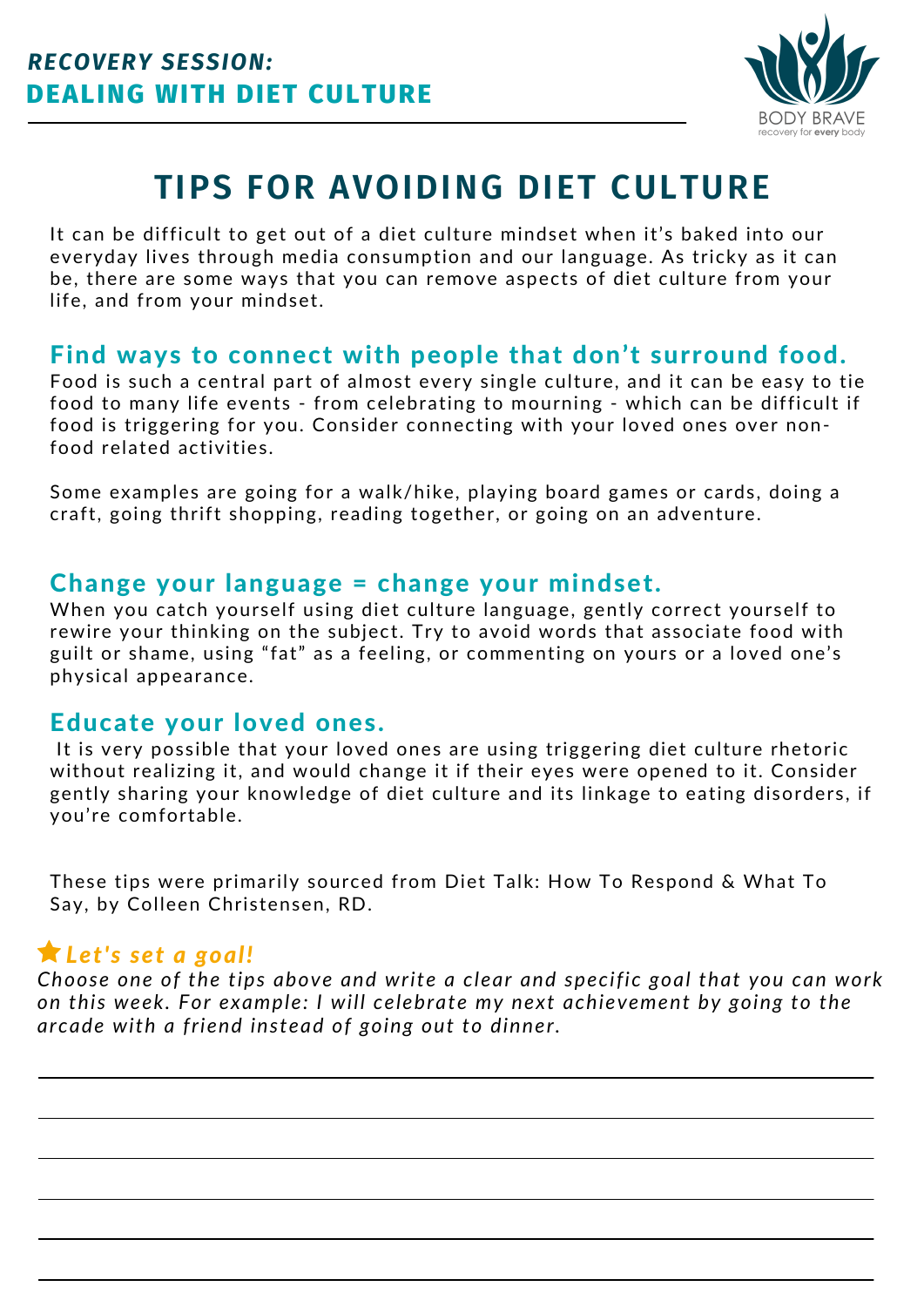

# **BODY IMAGE ACTIVITIES**

# *Reflection Prompts*

Choose a prompt to reflect on. Set a timer on your phone for 3-5 minutes and reflect on these prompts, whether in the form of writing or just thinking about them!

- How am I affected by diet culture?
- How do the people around me engage in diet culture?
- Do I engage in diet cycling?
- What are three ways my eating disorder has negatively impacted my ability to engage in social situations?
- How can I take care of my health in ways that don't involve food?
- Think of a time when you felt really proud of yourself/your body. What were you doing? Could you do that again?
- When was the last time that I did something nice for my emotional/spiritual health? If it has been a while, can I do something today to nurture it?
- What are the ways in which I use diet culture language when talking to people in my life?

# *Let's reflect:*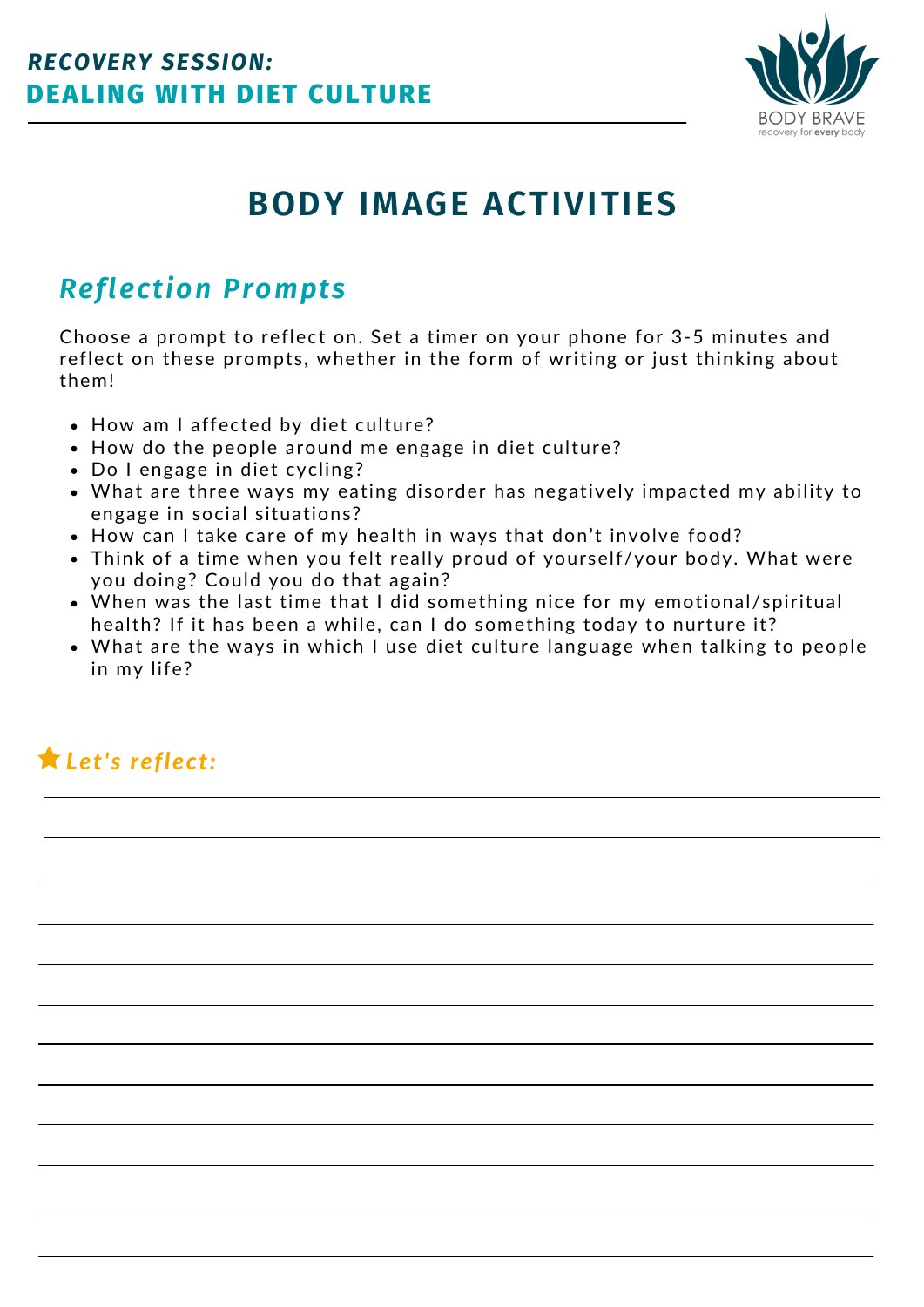

# *Affirmations*

Practice these affirmations to shift negative thoughts to neutral thoughts. You can memorize them and say them to yourself, put them in a note on your phone, write them on a piece of paper and carry them in your pocket, or put them on a sticky note next to your mirror. Choose the ones that resonate with you and reach for them in moments of stress, anxiety, or low body image. These affirmations were partially sourced from How I'm Using Affirmations to Help Reprogram My [Relationships](https://medium.com/honestly-yours/how-im-using-affirmations-to-help-reprogram-my-relationships-with-food-and-exercise-957173a72de7) with Food and Exercise.

*I can release myself from a diet mentality and any thoughts that do not serve me.*

*Food is not good or bad, and I am not good or bad for eating any foods.*

*I will engage in the movement that serves me and that I enjoy, and remove the movement that does not serve me, or that I dread.*

*I accept that this journey to recognize hunger and fullness takes time.*

*I chose to be gentle and kind to my body. I choose to celebrate my small and big wins.*

*I don't have to be exactly where I want to be. I can appreciate that I'm making progress on my journey and I'm not where I was.*

*In a culture obsessed with thinness, it's natural to have thoughts and desires about losing weight. That doesn't mean I need to fall back into another diet cycle.*

*I choose to work on the things that can be improved upon, like joyful movement, better balance, and intuitive eating.*